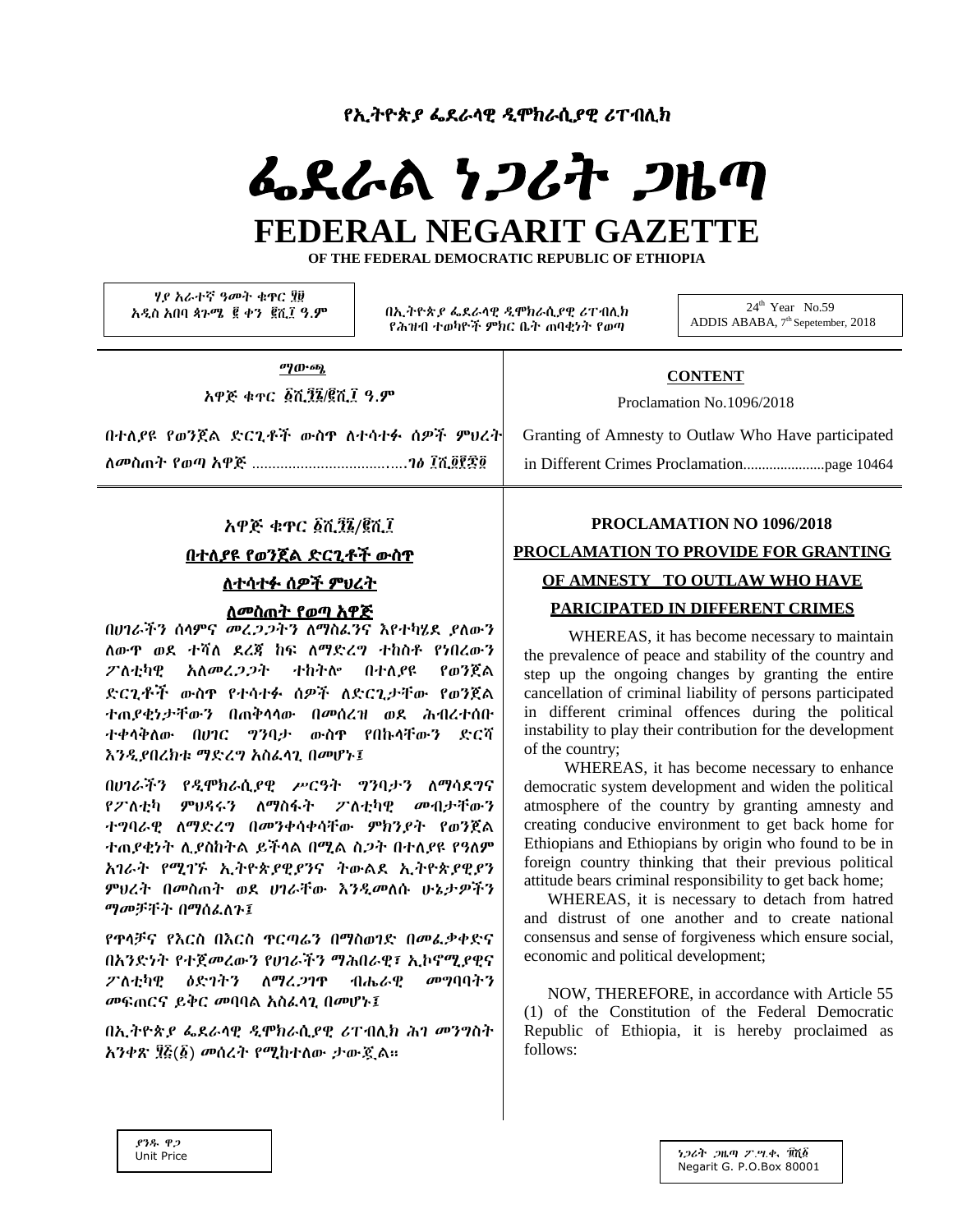#### ፩.<u>አጭር ርዕስ</u>

# ፪.ትርጉም

 የቃሉ አገባብ ሌላ ትርጉም የሚያሰጠው ካልሆነ በስተቀር በዚህ አዋጅ ውስጥ፡-

- ፩/ " ምህረት የተደረገለት ሰው" ማለት በዚህ አዋጅ መሠረት ምህረት የተሰጠው ነው፤
- ፪/ "የሽብርተኛ ድርጅት" ማለት የሽብርተኝነት ድርጊትን የመፈጸም ዓላማ ያለው ወይም የሽብርተኝነት ድርጊት ለመፈፀም ያቀደ፣ የተዘጋጀ የፈጸመ ያስፈፀመ ወይም እንዲፈጸም በማናቸውም ሁኔታ የረዳ ወይም ያነሳሳ ከሁለት ያላነሱ አባላትን የያዘ ቡድን፣ ማህበር ወይም ድርጅት እንዲሁም በሽብር አዋጅ ቁጥር ፮፶፪/፪ሺ፲፩ መሠረት በሽብርተኝነት የተሰየመ ድርጅት ነው፤
- ፫/ ፍርድ ቤት ማለት መደበኛ ወይም ወታደራዊ ፍርድ ቤት ነው፤
- ፬ " ሰው" ማለት የተፈጥሮ ወይም የሕግ ሰውነት ያለው ሰው ነው፤
- ፭ በወንድ ፆታ የተገለጸው አነጋገር ሴትንም ይጨምራል፡፡

# ፫.የተፈጻሚነት ወሰን

ይህ አዋጅ በዚህ አዋጅ አንቀጽ ፭ ንዑስ አንቀጽ (፩) እና (፪) የተመለከቱ የወንጀል ድርጊቶችን ፈጽሟል ተብሎ ተጠርጥሮ በሚፈለግ፣ በምርመራ ላይ ያለ፣ የወንጀል ክስ የተመሰረተበት ወይም የጥፋተኝነት ፍርድ ውሳኔ የተላለፈበት ሰው ወይም የሽብርተኛ ድርጅት ላይ ተፈጻሚ ይሆናል፡፡

# ፬.ዓላማ

ይህ አዋጅ የሚከተሉት ዓላማዎች ይኖሩታል፡-

- ፩/በተለያዩ የወንጀል ድርጊቶች የተሳተፉ ሰዎች ለድርጊታቸው የወንጀል ተጠያቂነታቸውን በጠቅላላው በመሰረዝ ወደ ሕብረተሰቡ ተቀላቅለው በሀገር ግንባታ ውስጥ የበኩላቸውን ድረሻ እንዲያበረክቱ ማድረግ፣
- ፪/ፖለቲካ መብታቸውን ተግባራዊ ለማድረግ በመንቀሳቀሳቸው ምክንያት የወንጀል ተጠያቂነት ሊያስከትል ይችላል በሚል ስጋት በተለያዩ የዓለም ሀገራት የሚገኙ ኢትዮጲያዊያንና ትውልደ ኢትዮጲያዊያን ምህረት በመስጠት ወደ ሀገራቸው እንዲመለሱ ሁኔታዎችን ማመቻቸት፤
- ፫/ጥላቻና የእርስ በእርስ ጥርጣሬን በማስወገድ በመፈቃቀድና በአንድነት የተጀመረውን የሀገራችን

#### **1. Short Title**

 This Proclamation may be cited as the **"**Granting of Amnesty to Outlaw Who Have participated in Different Crimes Proclamation No 1096/2018".

#### **2. Definitions**

 In this proclamation unless the context otherwise requires:-

- 1**.**"Beneficiary of Amnesty" means a person who is granted amnesty pursuant to this proclamation;
- 2**.**"Terrorist Organization" means a group, association or organization which is composed of not less than two members with the objective of committing acts of terrorism or plans, prepares, executes or cause the execution of acts of terrorism or assists or incites others in any way to commit acts of terrorism or an organization so proscribed as terrorist in accordance with proclamation No 652/2009;
- 3. "Court" means ordinary or military court.
- 4. "Person" means natural or artificial person;
- 5. Any expression in the masculine gender shall include the feminine.

# **3. Scope of application**

 This proclamation shall be applicable on persons or organizations suspected for committing or under investigation or charged with or convicted for offences prescribed under sub articles (1) and (2) of article 5 of this proclamation.

# **4.Objective**

This proclamation has the following objectives.

- 1. To involve persons participated in different criminal offences during political instability to play their contribution for the development of the country by granting entire pardoning;
- 2. To create conducive environment to get back home for Ethiopians and Ethiopians by origin who found to be in a foreign country thinking that their previous political activity bears criminal responsibility .
- 3. To detach from hatred and distrust of one another and to create national consensus and sense of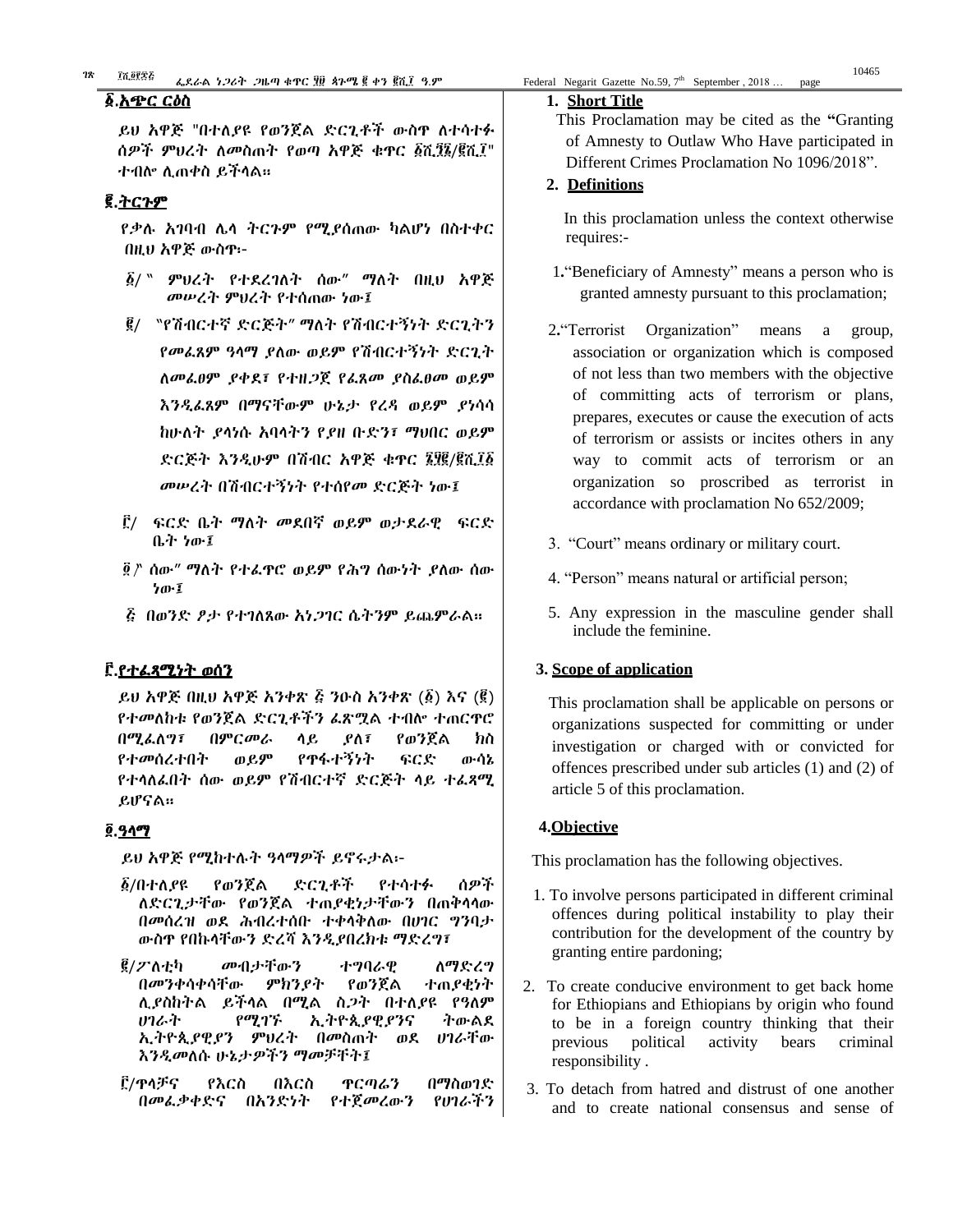Ød‰L ነጋ¶T ጋዜጣ qÜጥር ፶፱ ጳጉሜ ፪ qN ፪ሺ፲ ›.M Federal Negarit Gazette No.59, 7 ፲ሺ፬፻፷፮ 10466

ማሕበራዊ፣ ኢኮኖሚያዊና ፖለቲካዊ ዕድገትን ለማረጋገጥ ብሔራዊ መግባባትን መፍጠርና ይቅር መባባልን ተግባራዊ ማድረግ::

#### <u>፭.ምህረት ስለመስጠት</u>

- ፩/ ከግንቦት ፴/፪ሺ፲ ዓ.ም በፊት የሚከተሉትን የወንጀል ድርጊቶች ፈጽሟል በሚል ተጠርጥሮ የሚፈለግ፣ በምርመራ ላይ ያለ፣ የወንጀል ክስ የተመሰረተበት ወይም የጥፋተኝነት ፍርድ ውሳኔ የተላለፈበት ሰው ወይም የሽብርተኛ ድርጅት ምህረት ተደርጎለታል፤
- ሀ) በሕገ መንግስትና በሕገ መንግስት ሥርዓት ላይ የሚደረግ ወንጀል (የወንጀል ሕግ አንቀጽ ፪፻፴፰)፤
- ለ) የሕገ መንግስታዊ ስልጣንን ተግባራዊነት ማሰናከል (የወንጀል ሕግ አንቀጽ ፪፻፴፱) ፤
- ሐ) የጦር መሳሪያ ይዞ በማመፅ፣ የእርስ በእርስ ጦርነት በማስነሳት በመንግስት ላይ የሚፈፀም ወንጀል (የወንጀል ሕግ አንቀጽ ፪፻፵) ፤
- መ) የሀገሪቱን የፖለቲካና የግዛት አንድነት በመንካት የሚደረግ ወንጀል (የወንጀል ሕግ አንቀጽ ፪፻፵፩)፤
- ሠ) የሀገር መከላከያ ኃይልን መጉዳት (የወንጀል ሕግ አንቀጽ ፪፻፵፯) ፤
- ረ) የሀገር ክዳት ወንጀል (የወንጀል ሕግ አንቀጽ ፪፻፵፰ እና ፪፻፵፱) ፤
- ሰ) ከጠላት ጋር የመተባበር ወንጀል (የወንጀል ሕግ አንቀጽ ፪፻፶፩) ፤
- ሸ) በስለላ ወንጀል (የወንጀል ሕግ አንቀጽ ፪፻፶፪) ፤
- ቀ) የተንኮል ድርጊቶችን ግዙፍ በሆነ መንገድ ማሰናዳት ወንጀል (የወንጀል ሕግ አንቀጽ ፪፶፮) ፤
- በ) መገፋፋትና ግዙፍ ያልሆነ የማሰናዳት ተግባር ወንጀል (የወንጀል ሕግ አንቀጽ ፪፶፯) ፤
- ተ) የኩብለላ ወንጀል(የወንጀል ሕግ አንቀጽ ፪፻፹፰) ፤
- ቸ) የሀሰት ወሬዎችን በማውራት ሕዝብን ማነሳሳት ወንጀል(የወንጀል ሕግ አንቀጽ ፬፻፹፮) ፤
- ኅ) በፀረ ሽብርተኝነት የወጣን አዋጅ ቁጥር ፮፻፶፪/፪ሺ፩ ሥር የተመለከቱትን የወንጀል ድንጋጌዎች በመተላለፍ የተፈጸመ ወንጀል፤
- ነ) የአስቸኳይ ጊዜ አዋጅ ቁጥር ፩/፪ሺ፱ እና አዋጅ ቁጥር ፪/፪ሺ፲ ላይ የተመለከቱትን የወንጀል ድንጋጌዎች በመተላለፍ የተፈጸመ ወንጀል፡፡
- ፪/በዚህ አንቀጽ ንዑስ አንቀጽ (፩) ላይ የተመለከቱት የወንጀል ድርጊቶች የተፈፀሙት በ፲፱፻፺፮ ዓመተ

forgiveness which ensure social, economic and political development;

#### **3. Granting of Amnesty**

- 1. Person or terrorist organization who have been Suspected or subjected to investigation or who was under prosecution or who have been convicted for committing the following specified criminal offences before June 7 2018**,** are hereby granted amnesty.
	- A/ Outrages against the Constitution or the Constitutional Order (Criminal Code, Article 238).
	- B/ Obstruction of the Constitutional Powers. (Criminal code, Article 239).
	- C/ Armed rising or civil war (Criminal Code, Article 240).
	- D/ Attack on the Political or Territorial Integrity of the State criminal code , Article 241).
	- E/ Impairment of the defensive power of the state (Criminal Code, Article 247).
	- F/ Treason (Criminal Code, Article 248 and 249).
	- G/ Collaboration with the enemy (Criminal Code, Article 251).
	- H/ Espionage (Criminal Code, Article 252).
	- I/ Material preparation of subversive acts (Criminal Code, Article 256).
	- J/ Provocation and preparation (Criminal Code, Article 257).
	- K/ Desertion. (Criminal Code, Article 288).
	- L/ Inciting the public through false rumors (Criminal Code, Article 486).
	- M/ Contravention of Anti-terrorism Proclamation No.652/2009.
	- N/ Contravention of State of Emergency Proclamation No.1/2017 and proclamation No 2/2018.
- 2. A person or terrorist organization who committed the crimes indicated under article 1 of this proclamation is hereby granted amnesty by this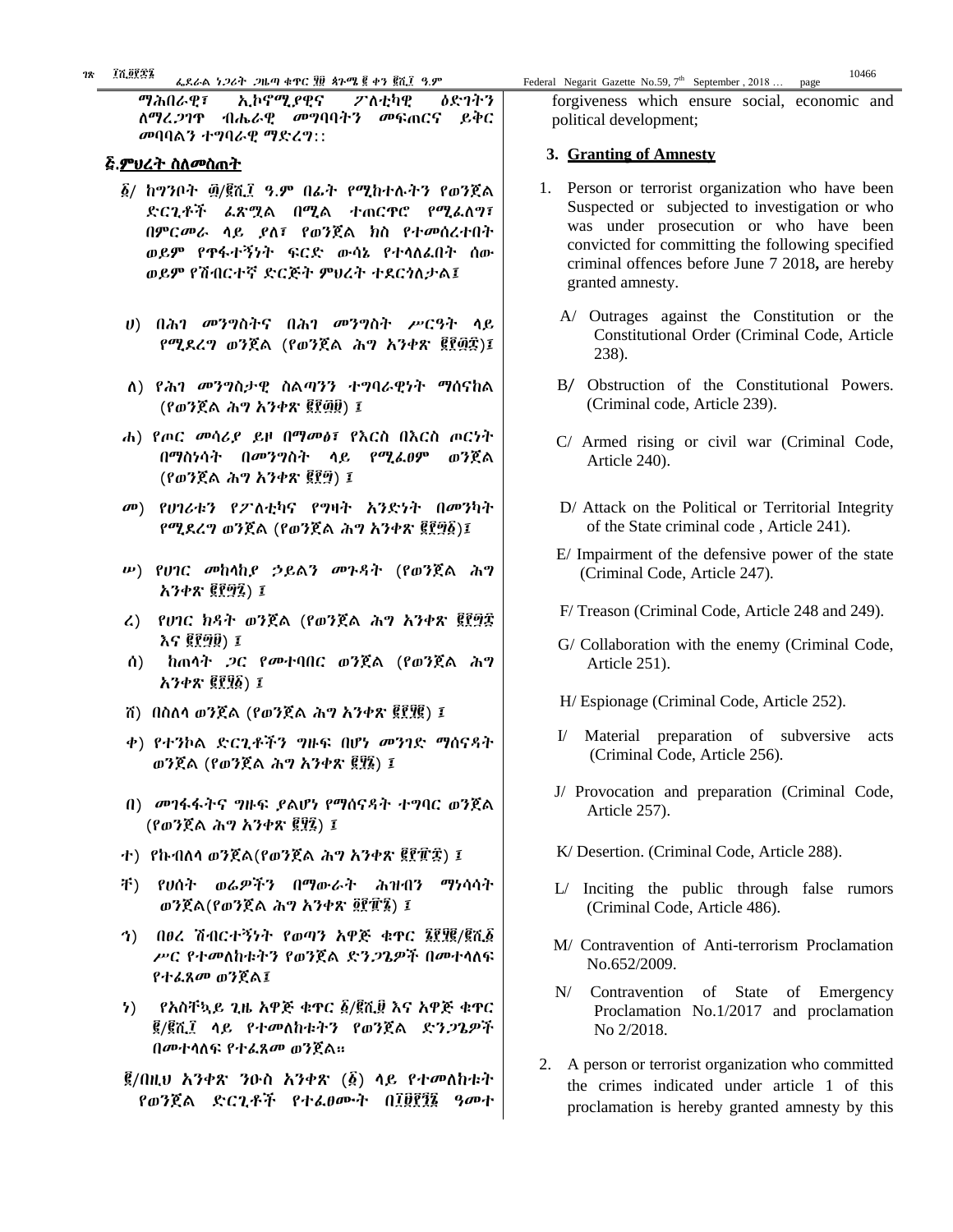ምህረት ከወጣው የወንጀል ህግ በፊት ቢሆንም እነዚህን ድርጊቶች የፈጸመ ሰውና የሽብርተኛ ድርጅት ምህረት ተደርጎለታል፤

 ፫/ በዚህ አንቀፅ ንዑስ አንቀፅ ፩/ቸ/ የተደነገገው ቢኖርም የፀረ-ሽብርተኝነት አዋጅ ቁጥር ፮፻፶፪/፪ሺ፩ አንቀፅ ፫ ንዑስ ቁጥር ፩ የተመለከተውን በመተላለፍ በተፈጸመ ወንጀል የሰው ህይወት ያለፈ እና ጉዳዩ በፍርድ ሂደት ላይ ያለ ከሆነ ወንጀል ፈፃሚው በዚህ የሰው ህይወት በጠፋበት ጉዳይ ላይ በዚህ አዋጅ መሰረት ምህረት አይደረግለትም፡፡

# ፯.ስለተወረሰ ንብረት

 በዚህ አዋጅ መሠረት ምህረት የተደረገለት ማንኛውም ሰው ንብረቱ እንዲወረስ በፍርድ ቤት ተወስኖ ከሆነ ምህረት ስለተደረገለት የተወረሰው ንብረት እንዲመለስለት የመጠየቅ መብት አይኖረውም፡፡

#### ፯.ምሕረት ስለተደረገለት ሰው

ማንኛውም ምህረት የተደረገለት ሰው፡-

- ፩/ ከማሕበረሰቡ ጋር ተቀላቅሎ ሰላማዊ ህይወት የመምራት መብት አለው፤
- ፪/ ምህረት በተደረገለት ወንጀል ምክንያት በግል ጥቃት ለማድረስ የሚፈልግ ሰው ካለ በአካባቢው ባህልና ልማድ መሠረት መታረቅ ይኖርበታል፤
- ፫/ በማናቸውም የሕግ አስፈፃሚ አካል ክትትል እየተደረገበት ከሆነ ክትትሉ እንዲቆም፣ በምርመራ ሒደት ላይ ከሆነ ምርመራው እንዲቋረጥ፣ በክስ ሒደት ላይ ያለ ከሆነ ክሱ እንዲቋረጥ ወይም በማረሚያ ቤት ቅጣት መፈፀም ላይ ከሆነ እንዲለቀቅ ይደረጋል፡፡
- ፬/ ወደ ሀገር መግባቱን፣ ወደ ማህበረሰቡ መቀላቀሉን ፣ሰላማዊ ኑሮ ለመምራት መወሰኑን እና በአጠቃላይ የምህረቱ ተጠቃሚ መሆኑን ለፌደራል ጠቅላይ ዐቃቤ ህግ ወይም ለክልል ፍትህ ቢሮዎች በአካል በመቅረብ፣ በተወካዩ አማካኝነት፣ በስልክ፣ በፖስታ፣ በኤሌክትሮኒክስ ዘዴ ወይም በማናቸውም ሪፖርት የማድረጊያ ዘዴ ይህ አዋጅ በህዝብ ተወካዮች ምክር ቤት ከፀደቀበት ጊዜ ጀምሮ ባሉት ስድስት ወራት ውስጥ ሪፖርት ማድረግ ይኖርበታል፡፡
- ፭ በዚህ አንቀፅ ንዑስ አንቀፅ መሠረት በስድስት ወራት ጊዜ ውስጥ ሪፖርት ያላደረገ ሰው መንግስት በልዩ ሁኔታ ካልወሠነ በስተቀር የምህረቱ ተጠቃሚ አይሆንም፡፡

#### ፲.አዋጁ የሚፀናበት ጊዜ

 ይህ አዋጅ በሕዝብ ተወካዮች ምክር ቤት ከጸደቀበት ቀን ጀምሮ የጸና ይሆናል፡፡

#### አዲስ አበባ ጳጉሜ ፪ ቀን ፪ሺ፲ ዓ.ም

ሙላቱ ተሾመ (ዶ/ር) የኢትዮጵያ ፌደራላዊ ዲሞክራሲያዊ ሪፐብሊክ ፕሬዚዳንት

proclamation even though those crimes are committed before the enactment of Ethiopian criminal code of 2004,

<sup>th</sup> September, 2018 ... page

3. Notwithstanding to sub article 1//L/ of this proclamation, if a crime committed in contravention of sub article 1 of article 3 (1) of anti-terrorism proclamation 652/2009 causes death of a person, the offender shall not be granted amnesty by this proclamation.

#### **6 .Confiscation of Property**

 A Person who granted amnesty by this proclamation shall not have a right to claim the property which confiscated by the order of court by the mere fact that he granted amnesty.

#### **7** .**Persons who granted Amnesty**

Any person granted amnesty shall:

- 1. Have the right to live peaceful life with the community;
- 2. Reconcile with his private opponents, if any, as per the custom and usage of his village;
- 3. Privileged from any follow up or crime investigation or prosecution by law executive organs or released from prison.
- 4. Required to report to federal general attorney or to regional justice offices within six months from the date of promulgation of this proclamation in person or through agent, by phone or post, through electronics means or any other means of reporting that he return home, returns back to the society to live peace fully and that he is the beneficiary of the amnesty.
- 5. Notwithstanding to sub article 4 any person who has not report within six months shall not beneficiary of the amnesty unless a government decided by special conditions.

#### 8. **Effective Date**

This Proclamation shall enter into force up on the date of approval by the house of peoples Representatives.

**1** Done at Addis Ababa, On this  $7<sup>th</sup>$  Day of September, 2018.

**MULATU TESHOME (DR.) PRESIDENT OF THE FEDERAL DEMOCRATIC REPUBLIC OF ETHIOPIA**